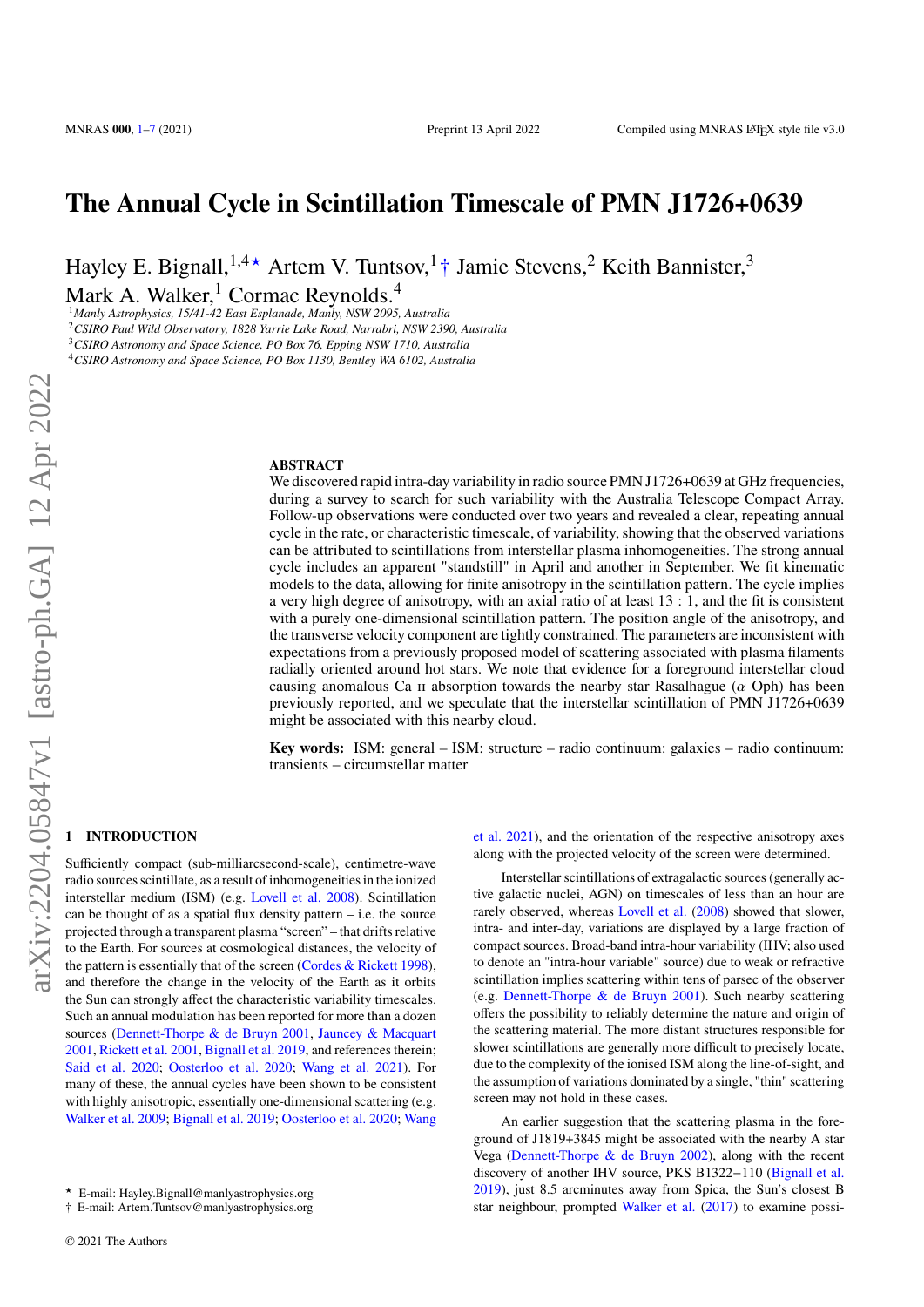ble connections between the known intra-hour variables and hot stars. A conclusion of that study was that the scintillations of both J1819+3845 and PKS 1257−326 are due to plasma associated with nearby A stars — the stars being Vega in the case of J1819+3845, and Alhakim ( $\iota$  Cen), in the case of PKS B1257–326. The picture that was suggested by [Walker et al.](#page-6-12) [\(2017\)](#page-6-12) is of plasma filaments that are radially oriented around the host star, and co-moving with it. The annual cycle subsequently observed for PKS B1322−110 supports this picture, albeit with slightly more ambiguity in the fitted parameters, compared with the two aforementioned sources, due to the low ecliptic latitude of PKS B1322−110. The estimated probability of chance association of Spica with the scintillation of PKS B1322−110 is ∼ 1% [\(Bignall et al.](#page-6-6) [2019\)](#page-6-6), whereas for the two earlier established cases, the probability of chance associations is  $\sim 10^{-4}$  [\(Walker et al.](#page-6-12) [2017\)](#page-6-12).

Until recently, J1819+3845, PKS B1257−326 and PKS B1322−110 were the only IHV sources with well-studied annual cycles. The advent of widefield cm-wavelength telescopes (namely, Apertif at Westerbork, and ASKAP) has led to the discovery of multiple intra-hour variable sources at frequencies near ∼ 1 GHz [\(Oosterloo et al.](#page-6-8) [2020;](#page-6-8) [Wang et al.](#page-6-9) [2021\)](#page-6-9). IHV at such low frequencies implies scattering within a few parsec of the observer. The implications of these recent discoveries are discussed further in Section [4.](#page-4-0)

To test the proposed association between interstellar scintillation and plasma around hot foreground stars, we undertook a survey with the Australia Telscope Compact Array to search for more intrahour scintillating AGN among 506 compact radio sources. Among them, PMN J1726+0639 [\(Griffith et al.](#page-6-13) [1995\)](#page-6-13) was found to show large intra-hour variations in its flux density. In this paper we report the results of tracking the rate of flux density variations in PMN J1726+0639 for just over two years, from February 2018 to March 2020. In Section [2](#page-1-0) we describe the observations and extraction of flux density measurements. Our method of inferring variability rates in Section [3](#page-2-0) allows us to characterise the scintillation rate during slow phases of the annual cycle, where traditional methods of analysis struggle. We fit the kinematic parameters of the annual cycle to the data, for the case assuming totally anisotropic scattering, as well as the more general case of finitely anisotropic scattering (i.e. an elliptical characteristic scintillation pattern). In Section [4](#page-4-0) we compare the results to the predictions of the model connecting the scintillations with nearby hot stars, and discuss the implications. Conclusions are presented in Section [5.](#page-6-0)

# <span id="page-1-0"></span>**2 OBSERVATIONS AND DATA REDUCTION**

IHV of PMN J1726+0639 was discovered from several short snapshots over a few hours, observed with the ATCA on two separate days in August 2017, and confirmed in November 2017. In order to measure an annual cycle in the rate of scintillation, and to test whether it repeated the following year, we subsequently observed PMN J1726+0639 with the Australia Telescope Compact Array (ATCA) at 26 epochs. The epochs are not evenly spaced, as more data during the low-rate (long timescale) periods are required to best constrain the annual cycle, as discussed in [Bignall et al.](#page-6-6) [\(2019\)](#page-6-6). The observations were performed by switching between two frequency tunings; the ATCA back-end enables  $2 \times 2$  GHz-wide bands to be observed simultaneously. The resultant quasi-simultaneous spectra extend from approximately 4.3 GHz to 11 GHz. The initial flagging of radio frequency interference (RFI) and calibration of the data was

<span id="page-1-2"></span>**Table 1.** Parameters of the 26 observational epochs on which long light curves were obtained. The right column shows the number of data points remaining in the  $(5.5\pm0.25)/(10\pm0.25)$  GHz sub-bands, as used in Section [3,](#page-2-0) after RFI excision.

| Epoch          | Date       | D.o.Y.      | MJD (mean) | #points |
|----------------|------------|-------------|------------|---------|
| 1              | 2018/02/10 | 41          | 58159.04   | 39      |
| $\overline{2}$ | 2018/02/11 | 42          | 58159.99   | 66/65   |
| 3              | 2018/02/24 | 54          | 58172.93   | 54/57   |
| $\overline{4}$ | 2018/04/05 | 94          | 58212.74   | 84/83   |
| 5              | 2018/05/11 | 130         | 58248.69   | 90      |
| 6              | 2018/07/23 | 203         | 58321.53   | 71      |
| 7              | 2018/08/12 | 224         | 58342.36   | 60/59   |
| 8              | 2018/08/18 | 230         | 58348.29   | 45/43   |
| 9              | 2018/08/26 | 238         | 58356.38   | 54/55   |
| 10             | 2018/08/27 | 239         | 58357.45   | 66/65   |
| 11             | 2018/10/07 | 280         | 58398.25   | 56      |
| 12             | 2018/12/09 | 343         | 58461.09   | 86/85   |
| 13             | 2019/03/31 | $89(+365)$  | 58572.8    | 88      |
| 14             | 2019/04/08 | $97(+365)$  | 58580.74   | 80      |
| 15             | 2019/05/30 | $149(+365)$ | 58632.62   | 85      |
| 16             | 2019/08/19 | $231(+365)$ | 58714.4    | 79/80   |
| 17             | 2019/08/27 | $239(+365)$ | 58722.36   | 81/82   |
| 18             | 2019/09/01 | $244(+365)$ | 58727.39   | 75/74   |
| 19             | 2019/09/06 | $249(+365)$ | 58732.48   | 22      |
| 20             | 2019/09/13 | $256(+365)$ | 58739.35   | 80/79   |
| 21             | 2019/09/22 | $265(+365)$ | 58748.28   | 84      |
| 22             | 2019/10/07 | $280(+365)$ | 58763.28   | 73/70   |
| 23             | 2019/10/26 | $299(+365)$ | 58782.27   | 53      |
| 24             | 2019/12/08 | $342(+365)$ | 58825.11   | 82/81   |
| 25             | 2020/03/10 | $69(+731)$  | 58917.83   | 82/81   |
| 26             | 2020/03/29 | $88(+731)$  | 58936.79   | 83/82   |

done in a standard way using the Miriad software package<sup>[1](#page-1-1)</sup>, with bandpass, polarization leakage and initial gain corrections derived from the ATCA primary calibrator PKS 1934−638. The data on PMN J1726+0639 were then split into 150 s time slices, and each slice independently self-calibrated in Miriad. The nearby ATCA calibrator 1705+018 was observed every half hour during the monitoring runs, and each scan self-calibrated independently just as for PMN J1726+0639, for comparison in order to check that the variations observed for PMN J1726+0639 are not an instrumental effect. As PMN J1726+0639 is isolated and unresolved with the ATCA at the observed frequencies, flux densities were estimated by averaging visibilities over all baselines. An example of the light curves obtained is shown in Figure [1,](#page-2-1) and for comparison the light curves obtained for the calibration source 1705+018 at the same epoch are also shown. For the present analysis, the data products for PMN J1726+0639 from each epoch are between 22 and 90 spectra, of 150 s integration time each. The summary of these data is given in Table [1.](#page-1-2)

To form the light curves used in the variability rate analysis below, we first filtered outliers (mostly due to residual unflagged radio-frequency interference, RFI) from each recorded spectrum in the sub-bands of interest, by discarding data points that deviated from the mean of the group of their 10 closest neighbours by more than 3 times the r.m.s. values of the group, repeating this procedure twice on the updated spectra. We then visually inspected the full dynamic spectra and dropped those remaining data points that

<span id="page-1-1"></span><sup>1</sup> The calibration method is described at [https://www.atnf.csiro.au/]( https://www.atnf.csiro.au/computing/software/miriad/userguide/node87.html) [computing/software/miriad/userguide/node87.html]( https://www.atnf.csiro.au/computing/software/miriad/userguide/node87.html)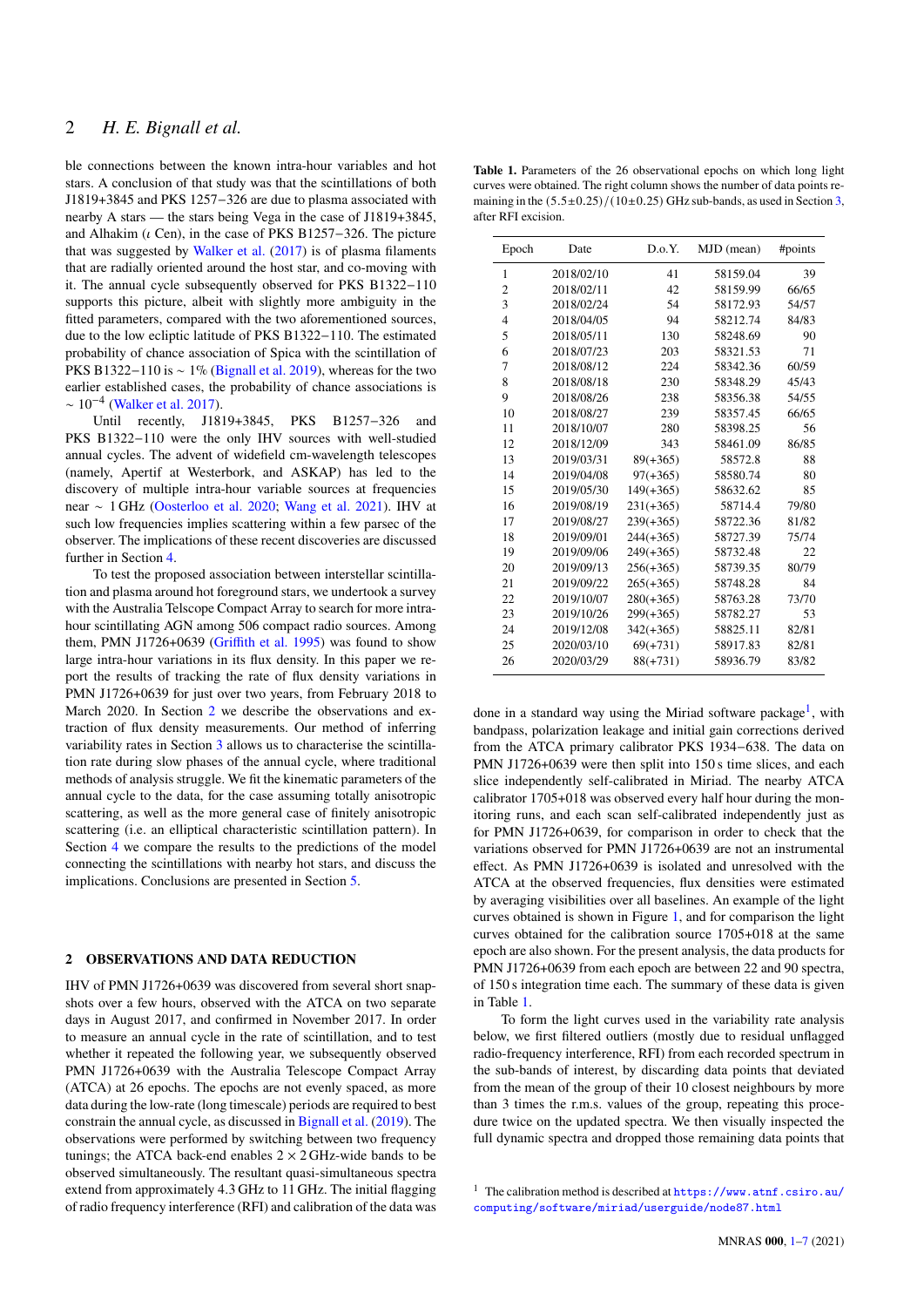

<span id="page-2-1"></span>**Figure 1.** The top image shows light curves for PMN J1726+0639 during an epoch of rapid scintillation, at frequencies between 4500 MHz and 10600 MHz, averaged over ∼ 100 MHz intervals and 150 s time intervals. The lowest frequencies are in red, and the highest are shown in violet. The lower image shows light curves from the same epoch for calibration source 1705+018, highlighting the low level of fractional systematic variations compared with the large amplitude changes observed for PMN J1726+0639.

were clearly affected by RFI or other instrumental issues. Figure [2](#page-3-0) presents the light curves of PMN J1726+0639 observed at all 26 epochs, averaged over two 0.5 GHz-wide bands centred at 5.5 GHz and 10 GHz.

# <span id="page-2-0"></span>**3 ANALYSIS OF VARIABILITY RATES AND THE ANNUAL CYCLE**

#### **3.1 Scintillation rate measurement**

The novel method of Bayesian analysis used for inferring the rate of scintillation as a function of time from the light curves is de-scribed in detail in [Bignall et al.](#page-6-6) [\(2019\)](#page-6-6), and not reproduced here; the method was validated using an independent implementation in [Oosterloo et al.](#page-6-8) [\(2020\)](#page-6-8). Briefly, using the celerite package [\(Foreman-Mackey et al.](#page-6-14) [2017\)](#page-6-14) we evaluated the scintillation rate for each epoch, by determining a scaling factor for a temporal autocorrelation function whose shape is assumed constant over the year. As discussed in [Bignall et al.](#page-6-6) [\(2019\)](#page-6-6), a major advantage of

this method over traditional methods to estimate characteristic variability timescale is its ability to constrain the rate near "standstill" periods, where the lightcurves show essentially no variability due to the relative velocity component of the scintillation pattern with respect to the observer being zero in the direction perpendicular to the elongation of the pattern, for a highly anisotropic scintillation pattern. Accurate determination of the zero-crossing times, or standstills, if present, in the annual cycle is crucial to determine the kinematic parameters (*cf.* Figure [5\)](#page-5-0).

Although we have detailed spectral information as shown in Figure [1,](#page-2-1) the variations are partially correlated across the entire band. Based on the large amplitude of the variations, up to  $\sim$  50%, we are likely observing at frequencies close to the transition between weak and strong scattering, rather than in asymptotically weak scattering. Furthermore, the smoothness of the variations suggests the finite source size is smoothing over the scintillation pattern, thus the underlying amplitude for scintillation of a point source would be higher still. The source size, its flux density and core dominance, as well as the scintillation itself are all frequency dependent. In order to avoid taking a computationally expensive account of interchannel correlations, while still using the information at different frequencies, as was done for [Bignall et al.](#page-6-6) [\(2019\)](#page-6-6) we selected only two, widely separated 0.5 GHz-wide bands, centred at 5.5 GHz and 10 GHz for the present analysis. These are assumed independent, and 0.5 GHz is chosen as the width where the empirical uncertainty of the mean over the interval (which includes both noise and real variations with frequency) approaches the expected thermal noise in the interval. This value is ∼ 0.3 mJy for both sub-bands.

#### **3.2 Modelling the annual rate curve**

As described in [Bignall et al.](#page-6-6) [\(2019\)](#page-6-6), for a highly anisotropic scintillation pattern, the absolute rate of the variations,

$$
R = \frac{v_{\text{eff}}^{\perp}}{a_{\perp}}\tag{1}
$$

is determined by the effective transverse velocity [\(Cordes & Rickett](#page-6-2) [1998\)](#page-6-2),

$$
\mathbf{v}_{\text{eff}} = \mathbf{v}_{\text{screen}} - \mathbf{v}_{\oplus},\tag{2}
$$

and  $a_{\perp}$ , defined as the half-width at half-maximum (HWHM) of the auto-correlation function (ACF) of the spatial structure of the scintillation pattern. The infinitely anisotropic (1D) model has three parameters: the position angle of anisotropy in the scintillation pattern, PA; the transverse scattering screen velocity component perpendicular to that elongation,  $v^{\perp}$ ; and, the characteristic size of the pattern  $a_{\perp}$ .

For the present analysis, we also extend our fitting to a more general, finitely anisotropic (2D) model of the scintillation rate, as described in [Wang et al.](#page-6-9) [\(2021\)](#page-6-9), by performing a grid search over the parameter space to minimise  $y^2$ . While the data, with clear standstill points in the annual cycle in variation rate, suggest a highly anisotropic scintillation pattern, the 2D model allows us to constrain the degree of anisotropy. In this model we assume that the statistics of the light curves can be described as a Gaussian process, and we have have five free parameters in the fit: two measurements of the spatial auto-covariance ellipse of the projected flux pattern along its principal axes  $k(x)$ , the orientation of the major axis of this pattern, PA; and, two components  $v_{\text{screen}}^{\parallel}, v_{\text{screen}}^{\perp}$  of the projected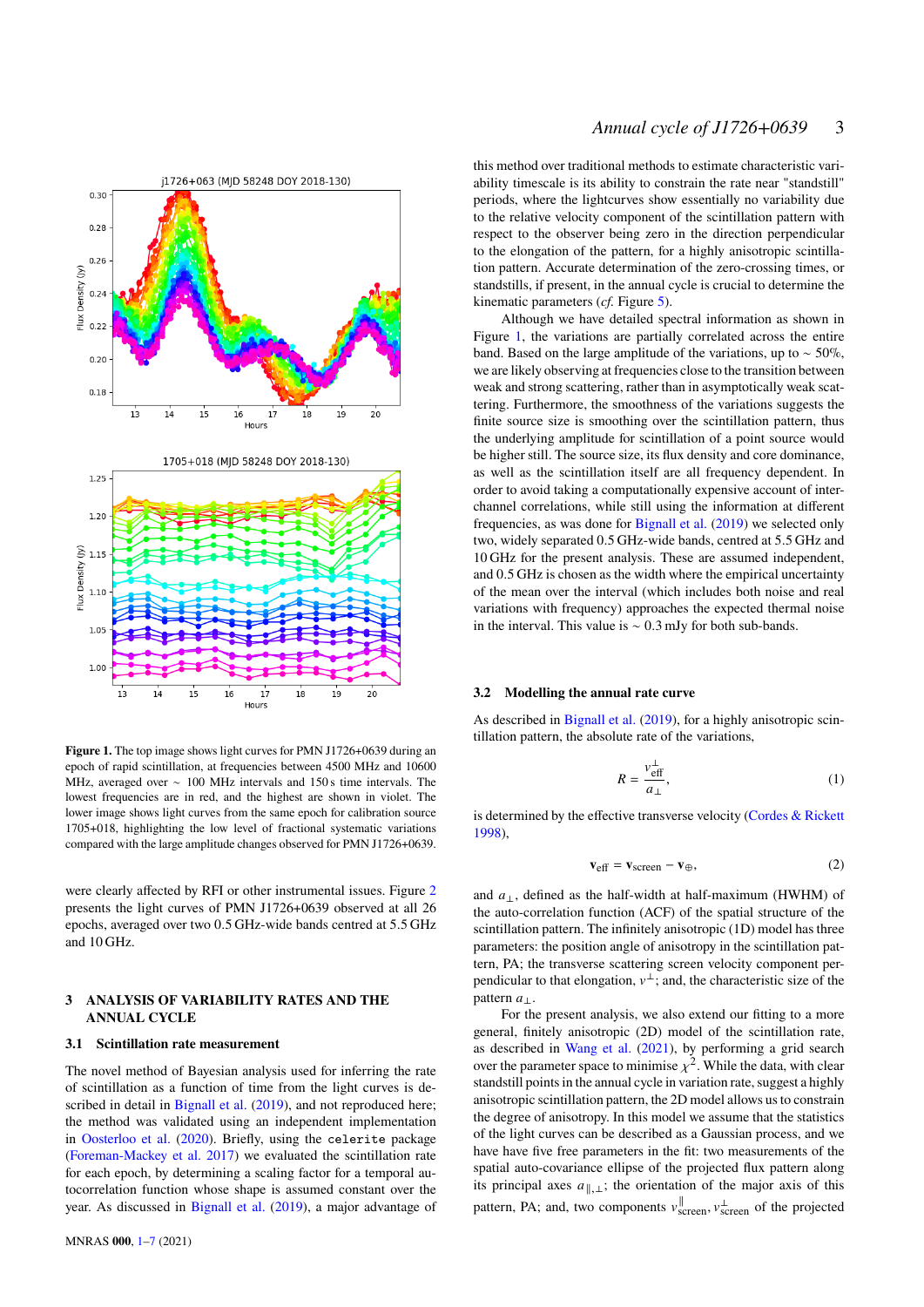

<span id="page-3-0"></span>**Figure 2.** Observed light curves of PMN J1726+0639, averaged over 0.5 GHz-wide bands near the bottom and top of our bandwidth. The error bars, mostly too small to be seen, estimate the uncertainty of the mean. The points shown in semi-transparent colour were discarded from the analysis.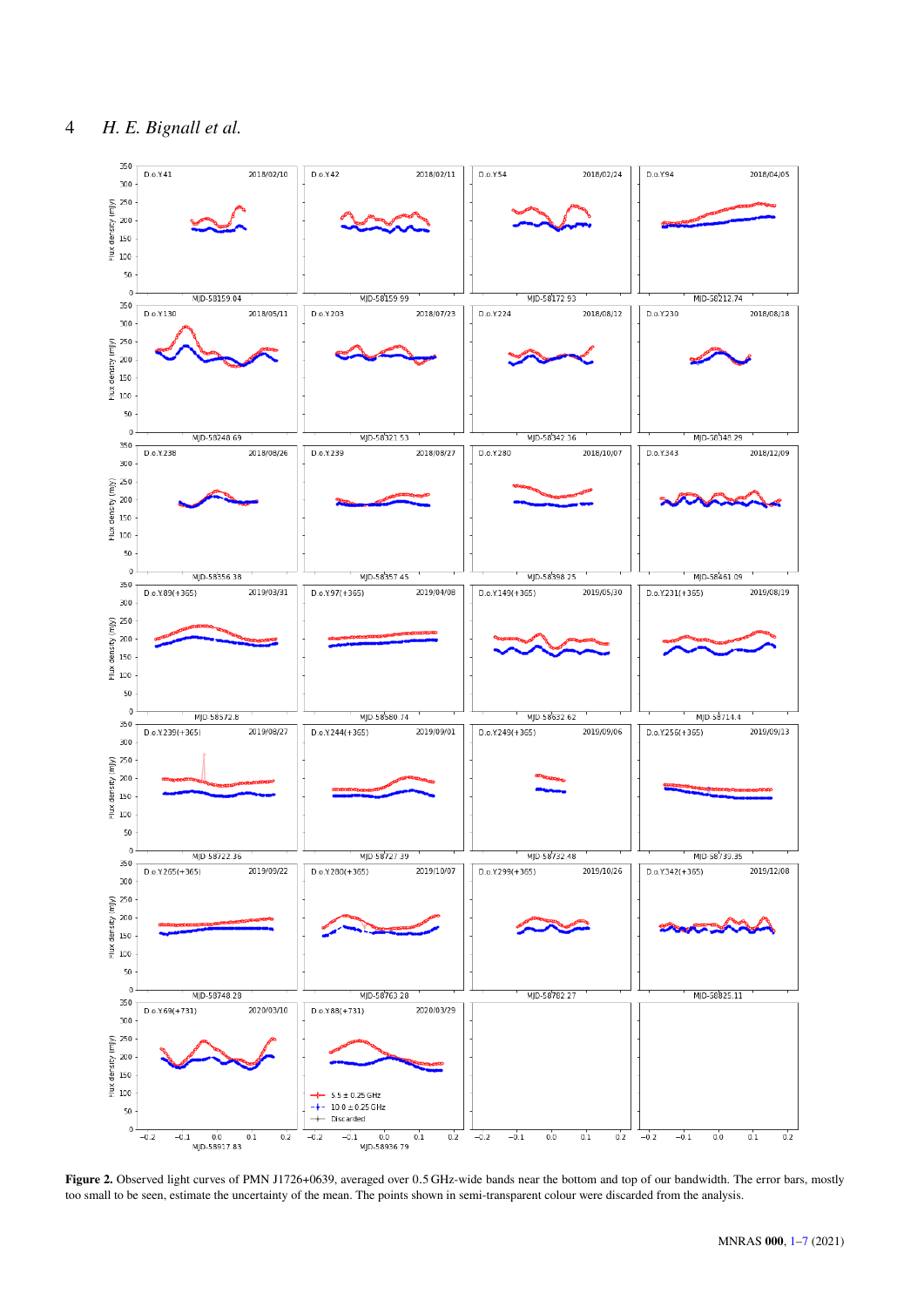

<span id="page-4-1"></span>**Figure 3.** Absolute variation rates versus day of the year, at 5.5 GHz. Models using the predicted kinematic parameters from the model of [Walker et al.](#page-6-12) [\(2017\)](#page-6-12) for the two nearby hot stars are shown as dotted and dashed lines; both are excluded by the data. Also shown is a selection of viable (having a  $\chi^2$  within its expected 68 per cent deviation from the expected minimum) models from a grid search including finitely anisotropic scintillation patterns. The best fit model (which is totally anisotropic, 1D) is shown with a thick line.

screen velocity, as per

<span id="page-4-4"></span>
$$
R_{i}^{2} = \frac{\left(v_{\oplus,i}^{\parallel} - v_{\text{screen}}^{\parallel}\right)^{2}}{a_{\parallel}^{2}} + \frac{\left(v_{\oplus,i}^{\perp} - v_{\text{screen}}^{\perp}\right)^{2}}{a_{\perp}^{2}},
$$
(3)

where  $\mathbf{v}_{\oplus,i}$  is the Earth velocity on *i*-th epoch. We minimise the  $\chi^2$  formed with  $R_i^2$  rather than  $R_i$  because this yields an (almost, subject to the positivity constraint) linear optimisation problem in  $a_{\perp, \parallel}^{-2}$ , which we solve analytically in every cell of the grid; the remaining three dimensions (PA and  $v_{\text{screen}}^{\perp}$ ,  $v_{\text{screen}}^{\parallel}$ ) are feasible to

explore numerically.

## **3.3 Results**

Figure [3](#page-4-1) presents the inferred absolute rates of scintillation as a function of day of year compared to model rate curves expected for radially elongated plasma associated with hot stars along the line of sight to PMN J1726 + 0639, as well as results of unrestricted modelling. Rates estimated at 5.5 GHz are shown, absolute rates at 10 GHz are higher by a factor of 1.49  $\pm$  0.01 (the relative rates at the two frequencies are the same by construction). We choose to plot the scintillation rates rather than timescales because, for a onedimensional model, the former are proportional to a component of the effective velocity,  $v_{\text{eff}}^{\perp}$  and are thus expected to be a sinusoidal function of time.

Table [2](#page-4-2) summarises the results of our modelling. The data are consistent with only highly anisotropic scintillation, with the ratio  $a_{\parallel}$ :  $a_{\perp}$  constrained to be above 13 : 1 for a good fit to the

<span id="page-4-2"></span>**Table 2.** Parameters of acceptable fits to the observed annual cycle in the scintillation rate for PMN J1726+0639.

| PА                            | $333^{\circ} \pm 3^{\circ}$                              |
|-------------------------------|----------------------------------------------------------|
| $v_{\perp}$                   | $(5.3 \pm 0.8)$ km s <sup>-1</sup>                       |
| $a_{\perp}$                   | $(3.73 \pm 0.03) \times 10^4$ km                         |
| $a_{\parallel}$ : $a_{\perp}$ | $> 13:1$ (best fit is 1D)                                |
| $\nu_{\parallel}$             | unconstrained (within $\pm 50 \,\mathrm{km \, s^{-1}}$ ) |

data. Formally the best fit model is infinitely anisotropic<sup>[2](#page-4-3)</sup>. Figure [4](#page-5-1) presents the results of the modelling, reparameterised back to the  $(\nu_{\rm screen}^{\perp}, PA)$  space. The parameters are well constrained with PA =  $333^\circ \pm 3^\circ$  (north through east) and  $v_{\text{screen}}^{\perp} = 5.3 \pm 0.8 \text{ km s}^{-1}$ . The fitted value for the linear scale of the scintillation pattern,  $a_{\perp} = (3.73 \pm 0.03) \times 10^4$  km at 5.5 GHz.

As discussed in [Bignall et al.](#page-6-6) [\(2019\)](#page-6-6) for the case of variations observed for PKS B1322−110, in [Wang et al.](#page-6-9) [\(2021\)](#page-6-9) for ASKAP fast scintillators, and also found here for the analysis of PMN J1726+0639, errors in the fitted rates formally estimated from the Markov chain Monte Carlo (MCMC) sampling result in best fit  $y^2$  values being much larger than expected. The errors are most likely being underestimated due to our statistical model not being entirely adequate. The one-sigma confidence region shown in Figure [4](#page-5-1) corresponds to error bars inflated by a factor of 5.4 in order to bring the resultant optimal  $y^2$  to its expected value, i.e. a reduced  $x^2$  of 1, for the best fit finitely anisotropic model. Without this inflation the uncertainties are tiny. We note that our algorithm treats the two light curves as independent, but since the variations in the two bands are partially correlated, the algorithm assigns more confidence to the results than it should. We repeated the analysis using single-band light curves, but the error bars still had to be inflated by a (smaller) factor of 4 to bring the  $x^2$  to its expected value, so the correlated light curves are not the major factor responsible for the underestimated errors. As discussed in [Bignall et al.](#page-6-6) [\(2019\)](#page-6-6) the assumption of a Gaussian process and the particular parameterisation used for the auto-correlation function may not be an entirely adequate statistical description of the process, but at present we do not have a better choice.

## <span id="page-4-0"></span>**4 DISCUSSION**

The fitted value of  $a_{\perp} \approx 3.7 \times 10^4$  km corresponds to a distance D of the scattering screen of  $\sim$  5 pc if  $a_{\perp}$  is interpreted as the size of the first Fresnel zone  $r_F = \sqrt{cD/(2\pi\nu)}$ , as would be appropriate for weak scattering (e.g. [Walker](#page-6-15) [1998\)](#page-6-15). Alternatively, following [Walker](#page-6-12) [et al.](#page-6-12) [\(2017\)](#page-6-12), we might interpret the observed scintillation pattern size as the projection of a  $\theta_{\perp} = c/v\sqrt{F_v/(2\pi k_B T_B)} \approx 17 \,\mu$ as-wide Gaussian source (times  $2\sqrt{\log 2}$  as appropriate for the ACF HWHM measure) implied by the observed flux density  $F_v \approx 200$  mJy and an assumed brightness temperature of  $T_B = 10^{13}$  K. In that case the distance is estimated as ∼ 9 pc. For PMN J1726+0639 the measured ratio of the time scales at the two frequencies is  $1.49 \pm 0.01$ . That is closer to the expected ratio of Fresnel scales (1.35) than the ratio of source sizes (1.92, assuming a constant brightness temperature), so we prefer to interpret  $a_{\perp}$  as the size of the Fresnel zone. We note,

<span id="page-4-3"></span><sup>2</sup> We form  $\chi^2$  to be minimised using  $R_i^2$ , rather than  $R_i$ , values (equation [3\)](#page-4-4), solving a linear minimisation problem for  $a_{\perp}^{-2}$  at each cell in the grid search; since  $a^{-2}$  are restricted to be positive, the optimum can be reached at the boundary,  $a^{-2} \rightarrow 0$ , which corresponds to infinitely anisotropic models.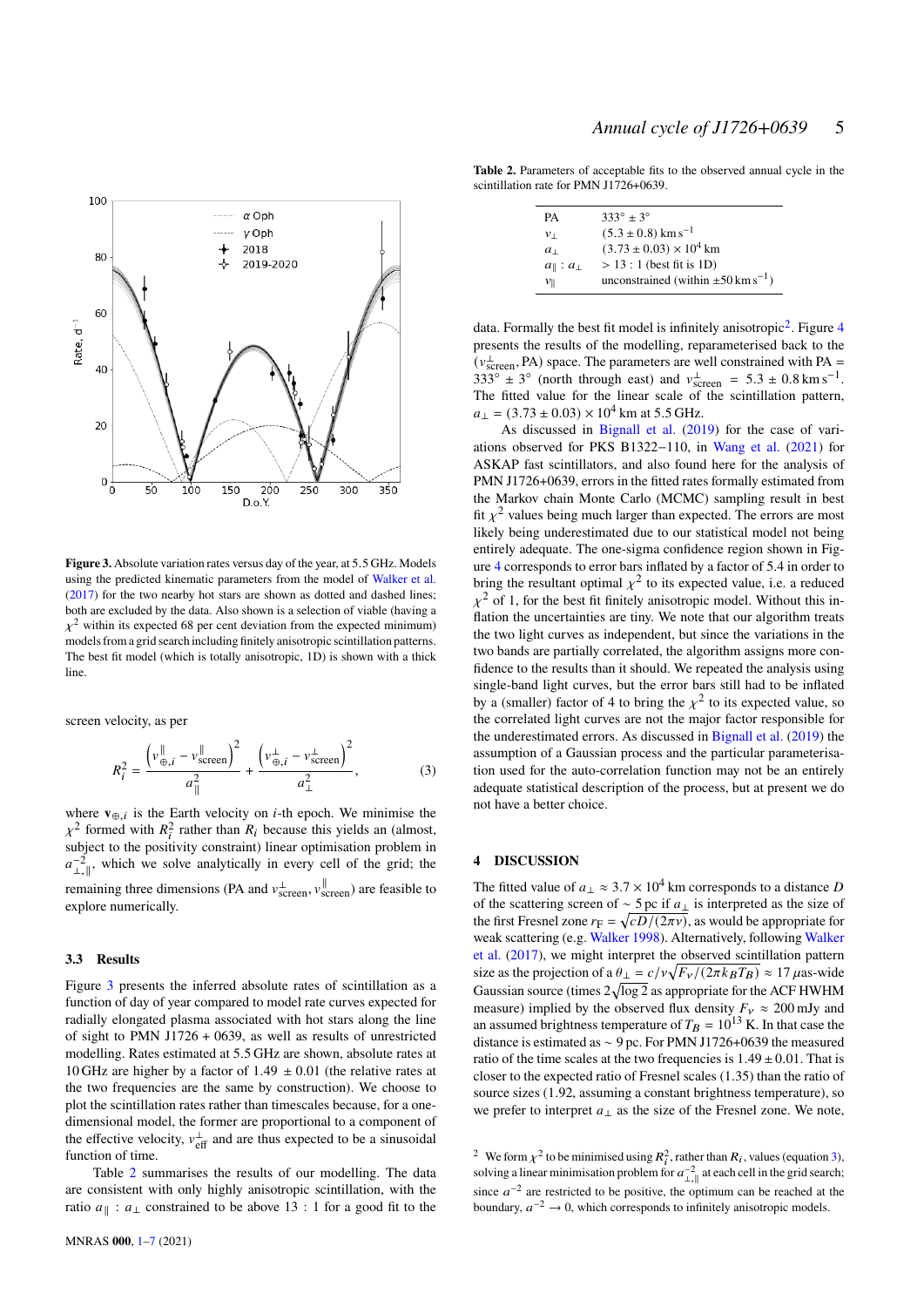

<span id="page-5-1"></span>**Figure 4.** Posterior distribution of the parameters of the anisotropic scattering screen, contours drawn at the levels of one, two, three and four expected deviations of  $x^2$  from its minima. PA is the orientation of the major axis of the scintillation pattern ( $N \rightarrow E$ ) and  $\nu_{\perp}$  is the velocity along the minor axis (in the direction of  $PA + 90°$ ). Purely 1D model contours are shown in solid lines whereas finitely anisotropic models are represented by a bunch of dashed lines (very weakly) dependent on the assumed velocity along the major axis spanning a  $\pm 50$  km s<sup>-1</sup> range.

however, that PMN J1726+0639 shows rms variations of ∼ 10%, indicating that the scintillation at 5 GHz on this line of sight is not very far from strong scattering.

As shown in Figure [3,](#page-4-1) the annual cycle observed for J1763+063 is not consistent with expectations from the model of [Walker](#page-6-12) [et al.](#page-6-12) [\(2017\)](#page-6-12), assuming scattering associated with radially oriented plasma filaments around either of the nearby hot stars  $\alpha$  Oph, at a distance of  $14.9 \pm 0.2$  pc, or  $\gamma$  Oph, at  $31.5 \pm 0.2$  pc. There are no other candidate hot stars within 100 pc having an impact parameter of less than  $3 \text{ pc}$  $3 \text{ pc}$ .<sup>3</sup>

It is instructive to represent this modelling in a hodograph plot – a representation that was introduced in [Bignall et al.](#page-6-6)  $(2019)$  – as shown in Figure [5.](#page-5-0) On this diagram 1D models can be represented by straight lines with a position angle equal to that of the major axis of the flux pattern, and displaced from the origin by  $v_{\perp}$  (in the direction PA +  $90^\circ$ ). The rate predicted for a given date is given by the perpendicular distance to this line from the corresponding date on the hodograph ellipse of the Earth's orbital motion. In particular, the rate is zero where the model crosses the orbit and, conversely, the positions of the two standstills determine the orientation and origin of the corresponding model line. The [Walker et al.](#page-6-12) [\(2017\)](#page-6-12) models corresponding to  $\alpha$  and  $\gamma$  Oph cross the orbit at positions far from the observed standstills and are thus ruled out. Comparing our figure [5](#page-5-0)



<span id="page-5-0"></span>**Figure 5.** The hodograph for PMN J1726+0639. The ellipse is the projection of the Earth's orbital velocity onto the plane orthogonal to the line of sight to the source. Dots along the ellipse mark the observing epochs; Roman numerals mark the mid-points of the respective months. In the hodograph, highly anisotropic scintillation models can be characterised by straight lines. We show the [Walker et al.](#page-6-12) [\(2017\)](#page-6-12) predictions for plasma associated with  $\alpha$ and  $\gamma$  Oph as dotted and dashed lines, respectively. Those predictions clearly do not match our data: we show the best-fit 1D model as a solid black line, surrounded by solid grey lines that illustrate a selection of models lying within the inner contour of figure [4.](#page-5-1) The projection of the local standard of rest (LSR) is marked with a cross.

with figure 5 of [Bignall et al.](#page-6-6) [\(2019\)](#page-6-6) makes it clear why the low ecliptic latitude of PKS B1322-110 causes problems: when the orbit projects to a very thin ellipse, even a small uncertainty in measuring the time of the standstills corresponds to a large uncertainty in the derived position angle.

Our results for the annual cycle of PMN J1726+0639 do not support the model suggested by [Walker et al.](#page-6-12) [\(2017\)](#page-6-12), but nor do they rule it out: it remains true that there is a low probability of a chance coincidence between hot, nearby stars and the kinematic characteristics displayed by the plasma responsible for the scintillations of J1819+3845, PKS 1257−326 and PKS B1322−110. Similarly, the B3 star Alkaid is surprisingly close to the recently discovered IHV source J1402+5347, with a chance coincidence probability of only  $\sim 2 \times 10^{-3}$  for this pairing taken in isolation [\(Oosterloo et al.](#page-6-8) [2020\)](#page-6-8). On the other hand there is no hot star that can plausibly explain the group of IHV sources found by [Wang et al.](#page-6-9) [\(2021\)](#page-6-9). We conclude, therefore, that although some of the plasma responsible for IHV is likely to be associated with hot stars, the overall picture of the IHV phenomenon must have more to it than just that.

The observations of [Wang et al.](#page-6-9) [\(2021\)](#page-6-9) revealed 5 IHV sources in a 2-degree long linear arrangement on the sky, and those authors noted that similar structures could be abundant in the solar neighbourhood. With that result in mind it is interesting to note that there is spectroscopic evidence for a local plasma cloud in the vicinity of the PMN J1726+0639 line-of-sight. Specifically: there is a strong Ca II (and weak Na I) absorption seen at an unusually high radial velocity  $(-26 \text{ km s}^{-1})$  towards  $\alpha$  Oph (Rasalhague) [\(Red-](#page-6-16)

<span id="page-5-2"></span><sup>&</sup>lt;sup>3</sup> Just a little further out, at a distance  $\simeq 110$  pc, there is the triple star system  $\alpha$  Her which incorporates one hot star. Our derived kinematic parameters  $(v_{\text{screen}}^{\perp}, PA)$  are approximately as expected for  $\alpha$  Her in the [Walker et al.](#page-6-12) [\(2017\)](#page-6-12) picture. However, the large distance of the stellar system makes for an implausible association in this case.